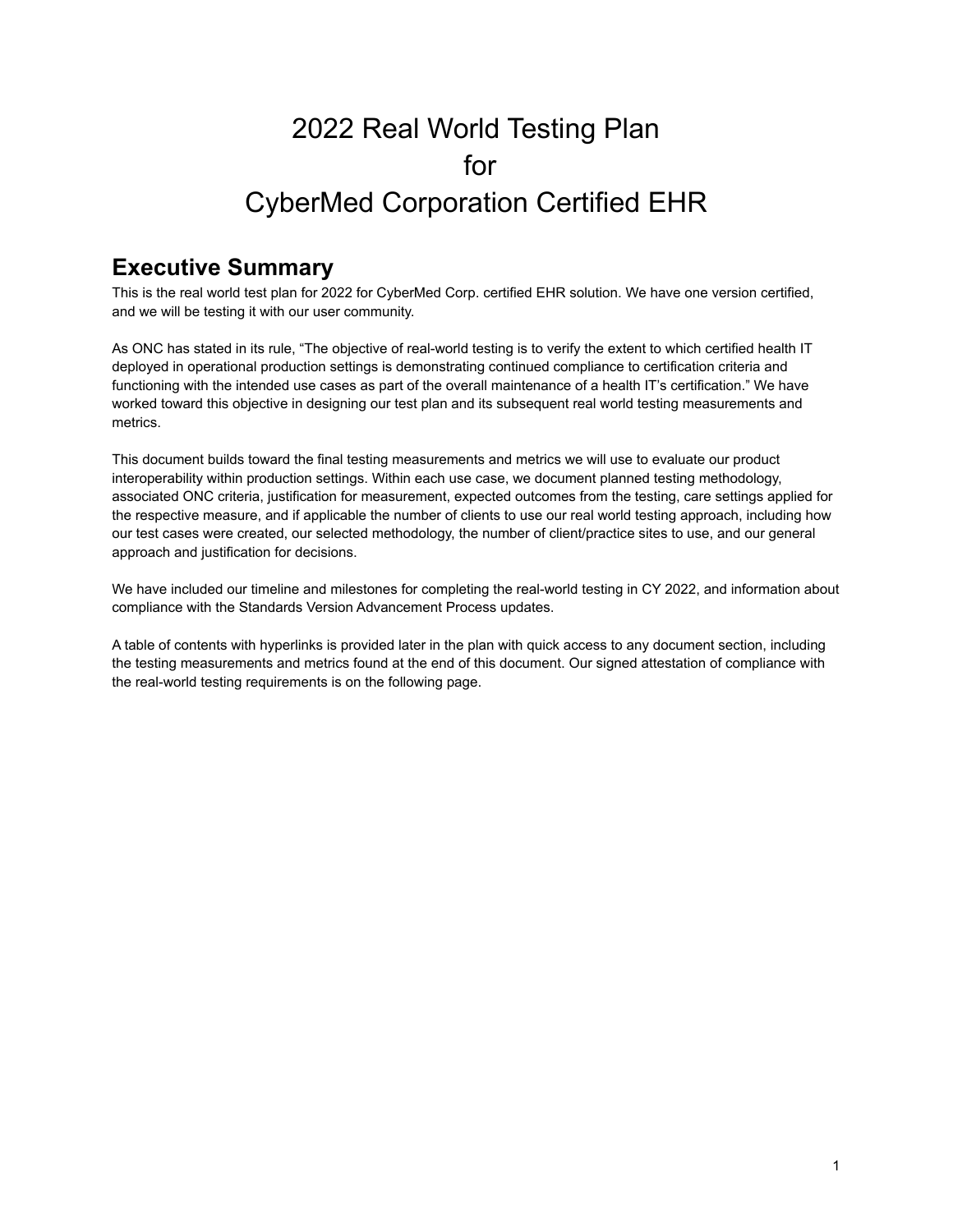## **Developer Attestation**

This Real-World Testing plan is complete with all required elements, including measures that address all certification criteria and care settings. All information in this plan is up to date and fully addresses the health IT developer's Real World Testing requirements.

Authorized Representative Name: Jinpin Ying Authorized Representative Email: jying@cybermedehr.com Authorized Representative Phone: 732 - 800 - 0020

Authorized Representative Signature:

JUR

DATE: Nov 28, 2021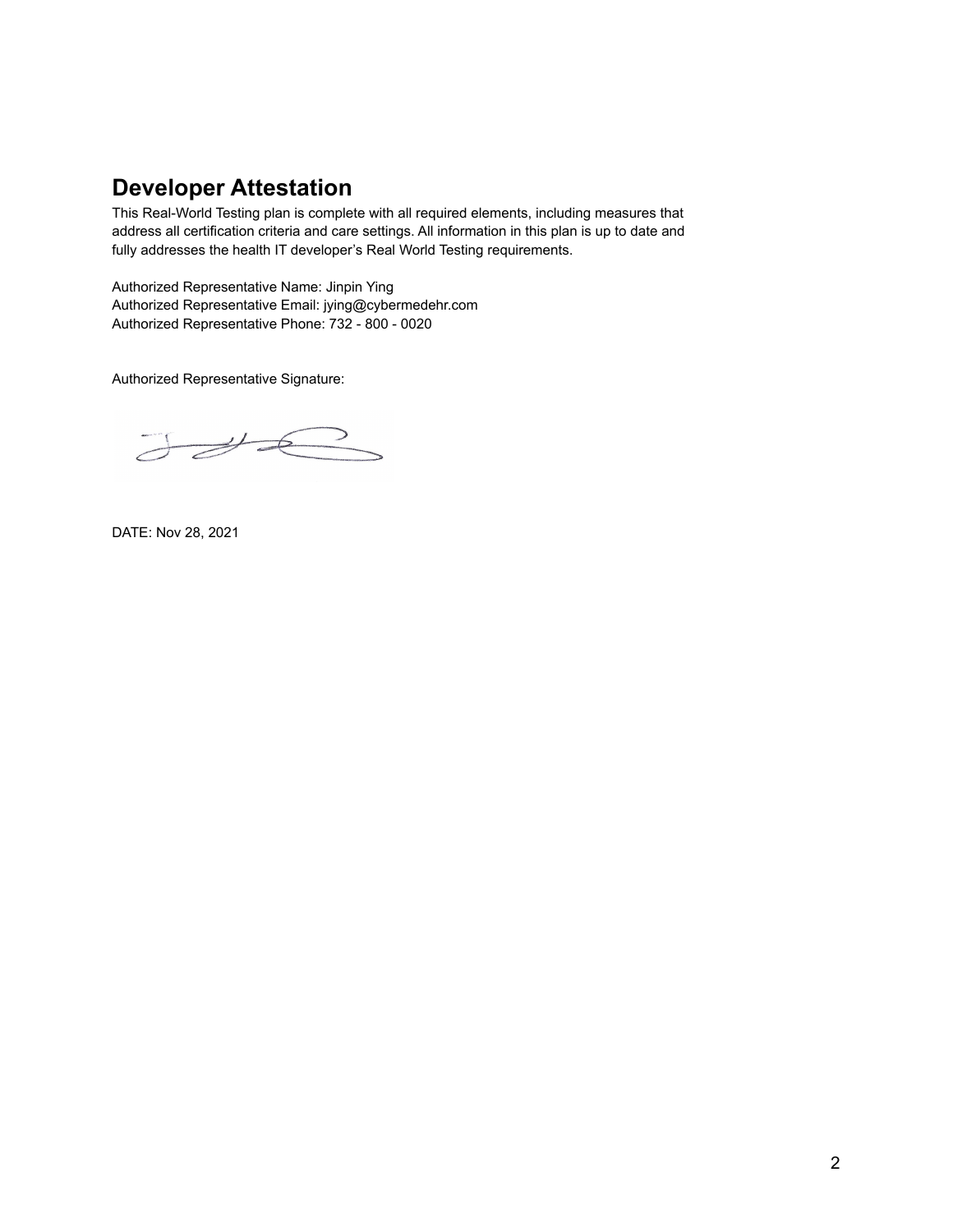# Table of Contents

| RWT Measure #2. Incorporation and Updating of Medication List, Problem List, Allergy List9 |  |
|--------------------------------------------------------------------------------------------|--|
|                                                                                            |  |
|                                                                                            |  |
|                                                                                            |  |
|                                                                                            |  |
|                                                                                            |  |
| RWT Measure #8. Number of Quality Measures Successfully Reported on to CMS  15             |  |
|                                                                                            |  |
|                                                                                            |  |
|                                                                                            |  |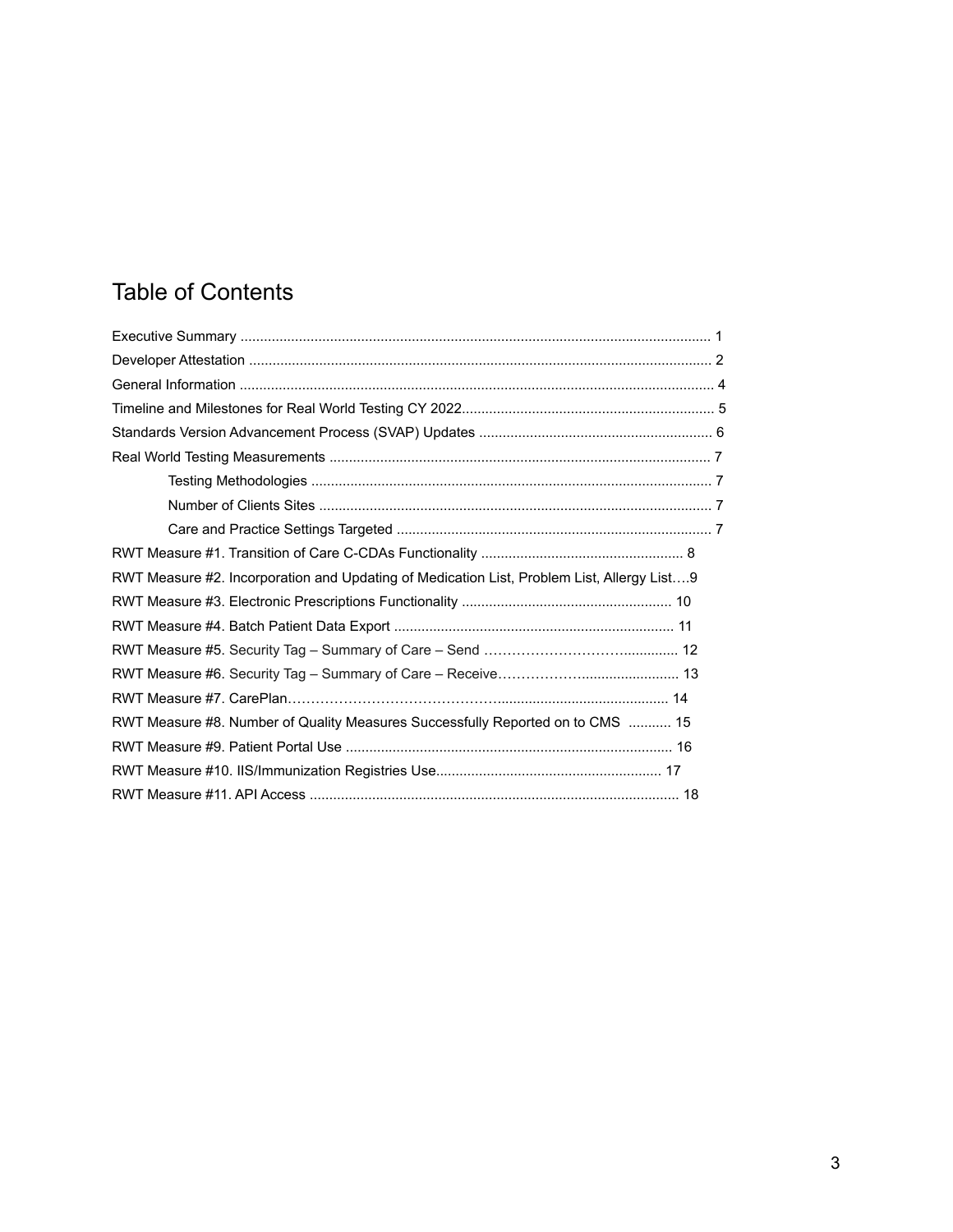## **General Information**

Plan Report ID Number: Developer Name: CyberMed Corporation Product Name(s): CyberMed EHR Version Numbers(s): 6.0 Certified Health IT Criteria: 315(b)(1), (2), (3), (6), (7), (8),(9); (c)(1)-(c)(3); (e)(1); (f)(1); (g)(7)-(9); Product List (CHPL) ID(s) and Link(s):

**15.04.04.2775.Cybe.06.00.1.181217**

<https://chpl.healthit.gov/#/listing/9820>

Developer Real-World Testing Page URL: http://www.cybermedcorp.com/Products/EHR.html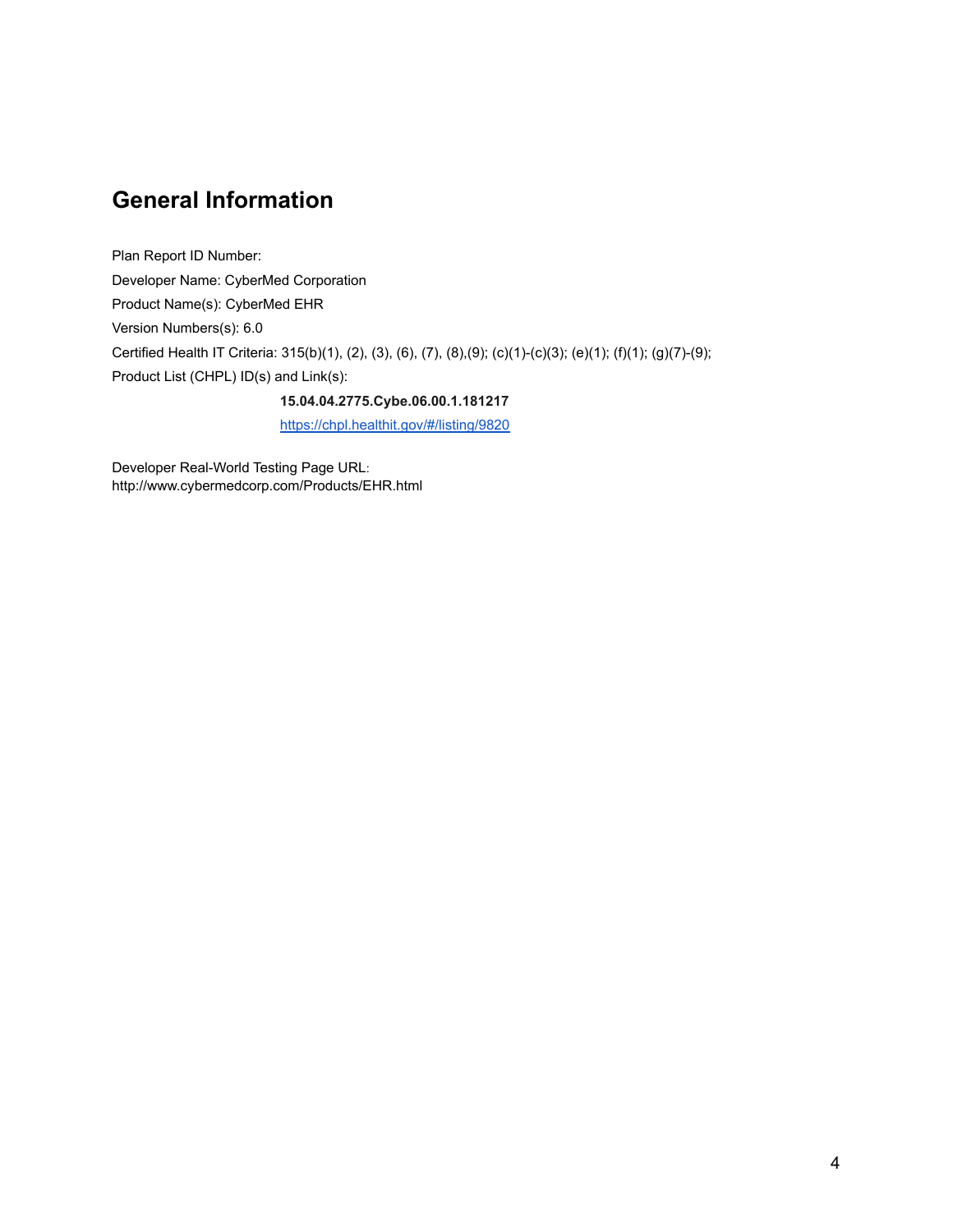## **Timeline and Milestones for Real-World Testing 2022**

1Q-2022: Begin communication with clients to ask for their support and participation in real-world testing. The goal is to have a sufficient number of clients committed for real world testing by the end of 1Q-2022.

2Q-3Q 2022. During the 2<sub>nd</sub> and 3<sub>rd</sub> quarter of CY 2022, the real-world testing with clients will be scheduled and performed. It is expected that a preparatory call will be done with clients to prepare them for testing activities. Results will be documented in the test results section of the test methods and ultimately used to build the test report. If any non-compliances are observed, we will notify the ONC-ACB of the findings and make the necessary changes required.

4Q-2022. During the last quarter of the year, the CY 2023 real-world test plan will be completed according to ONC and ONC-ACB requirements and expectations. Test plan will be prepared for submission before the end of the year.

February 2023. Document our CY 2022 test results into our RWT Test Report and submit to our ONC-ACB.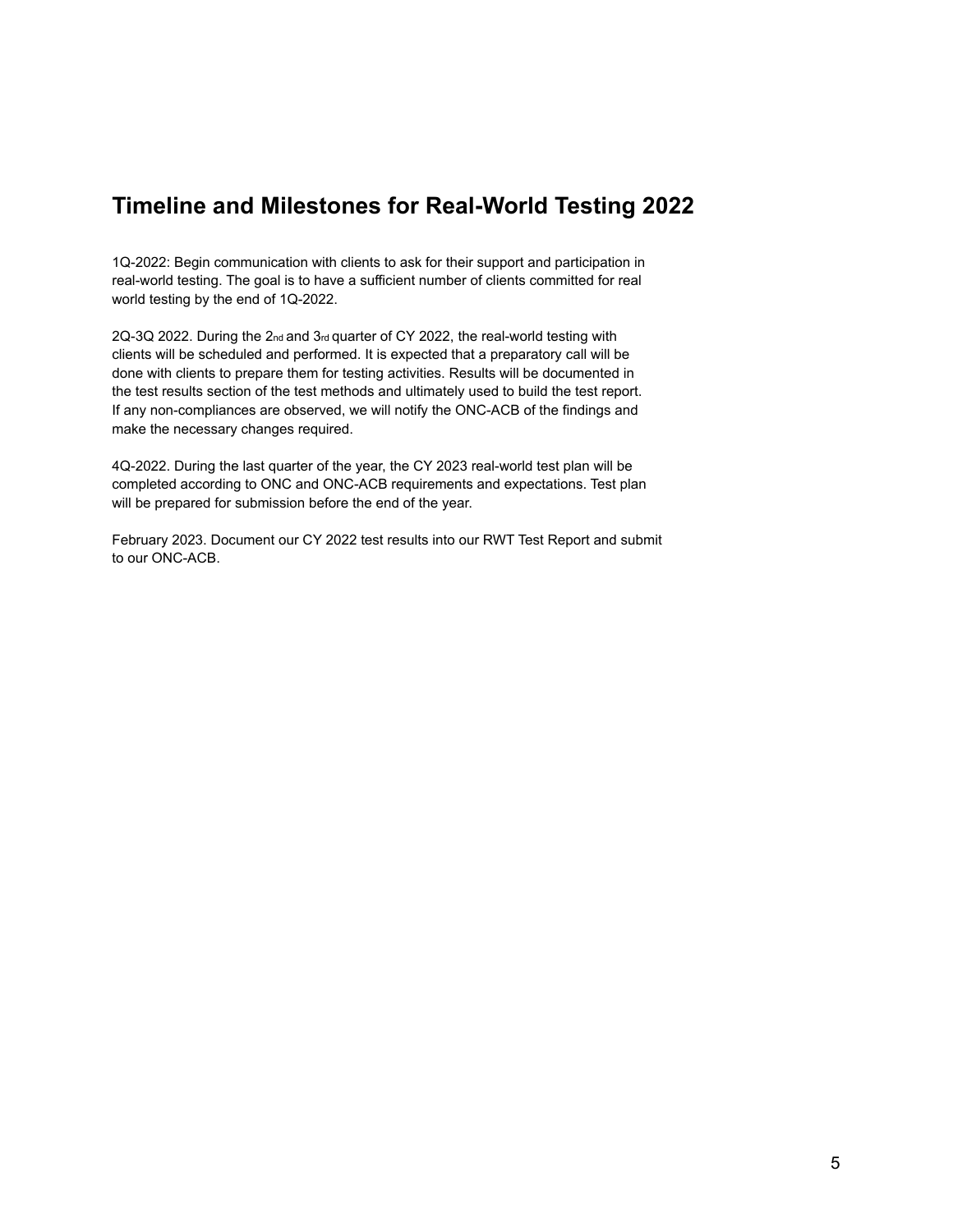## **Standards Version Advancement Process (SVAP) Updates**

For CY 2022, we are not planning to make any version updates on approved standards through the SVAP process.

| Standard (and version)                                | None |
|-------------------------------------------------------|------|
| Updated certification criteria and associated product | N/A  |
| <b>Health IT Module CHPL ID</b>                       | N/A  |
| Method used for standard update                       | N/A  |
| Date of ONC-ACB notification                          | N/A  |
| Date of customer notification (SVAP only)             | N/A  |
| Conformance measure                                   | N/A  |
| USCDI-updated certification criteria (and USCDI       | N/A  |
| version)                                              |      |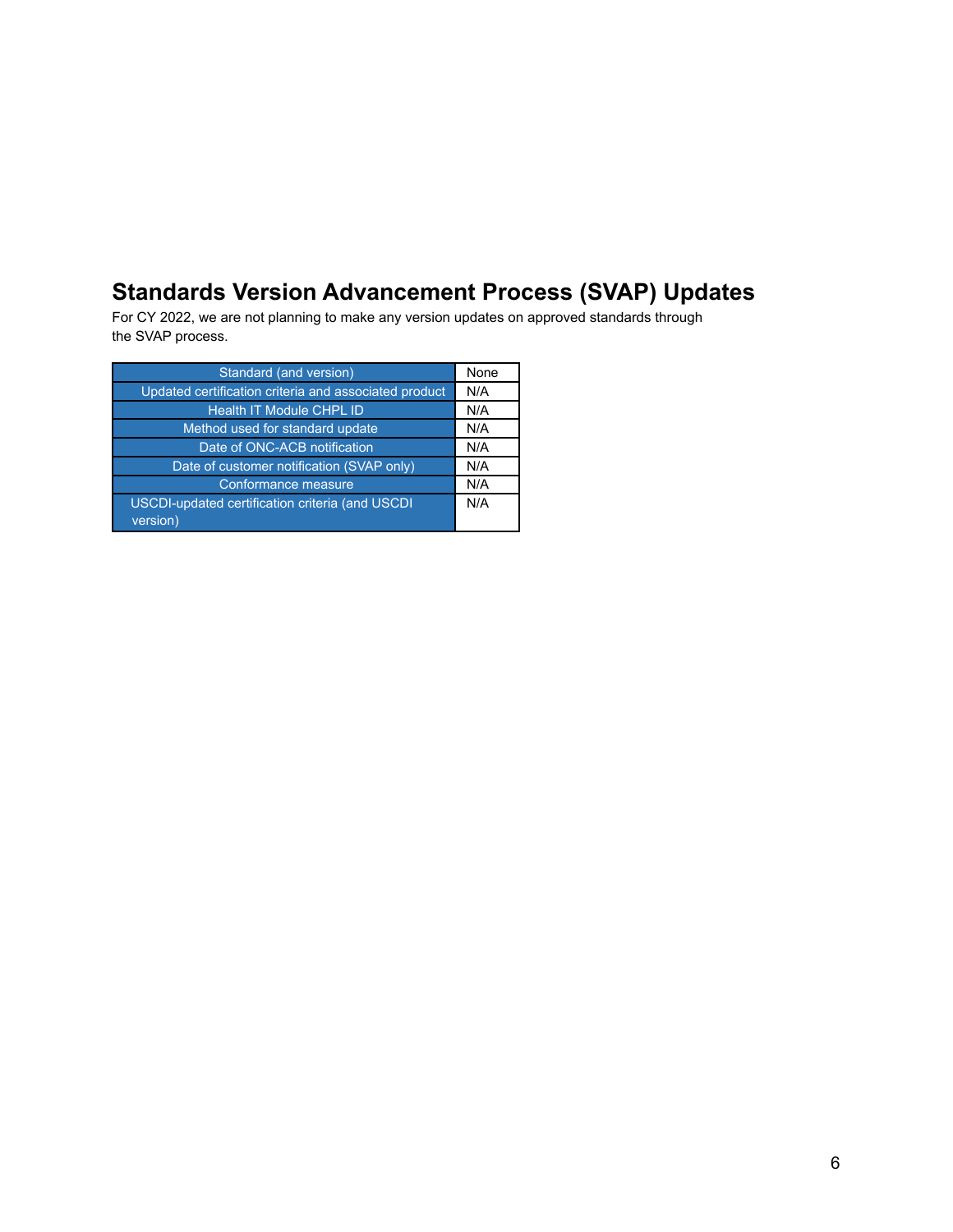## **Real World Testing Measurements**

The measurements for our real-world testing plan are described below. Each measurement contains:

- **•** Associated ONC criteria
- Testing Methodology used
- Description of the measurement/metric
- Justification for the measurement/metric
- Expected outcomes in testing for the measurement/metric
- Number of client sites to use in testing (if applicable)
- Care settings which are targeted with the measurement/metric

In each measurement evaluate, we elaborate specifically on our justification for choosing this measure and the expected outcomes. All measurements were chosen to best evaluate compliance with the certification criteria and interoperability of exchanging electronic health information (EHI) within the certified EHR.

### **Testing Methodologies**

For each measurement, a testing methodology is used. For our test plan, we use the following methodologies.

- Reporting/Logging: This methodology uses the logging or reporting capabilities of the EHR to examine functionality performed in the system. A typical example of this is the measure reporting done for the automate measure calculation required in 315(g)(2), but it can also be aspects of the audit log or customized reports from the EHR. This methodology often provides historical measurement reports which can be accessed at different times of the year and evaluate interoperability of EHR functionality, and it can serve as a benchmark for evaluating real world testing over multiple time intervals.
- Survey: This methodology evaluates interoperability and compliance of EHR Module capabilities through feedback from users. This methodology can provide insight into how clinicians employ and use a feature which reveals actual value and impact of interoperability of the EHR Module.

#### **Number of Clients Sites**

Within each measure, we note the minimum number of clients or client sites we plan to use for this measure evaluation. The numbers vary depending on the methodology as well as overall use of the associated EHR Module criteria by our users. For criteria that are not widely used by our customer base, we may test the respective measure in our own production-sandbox environment given lack of customer experience with the criteria functionality.

### **Care and Practice Settings Targeted**

CyberMed EHR is primarily targeted to general ambulatory practices, and our measures were designed with this setting in mind. In each measure, we do also address the care settings targeted and note any necessary adjustment or specific factor to consider with this specific measure.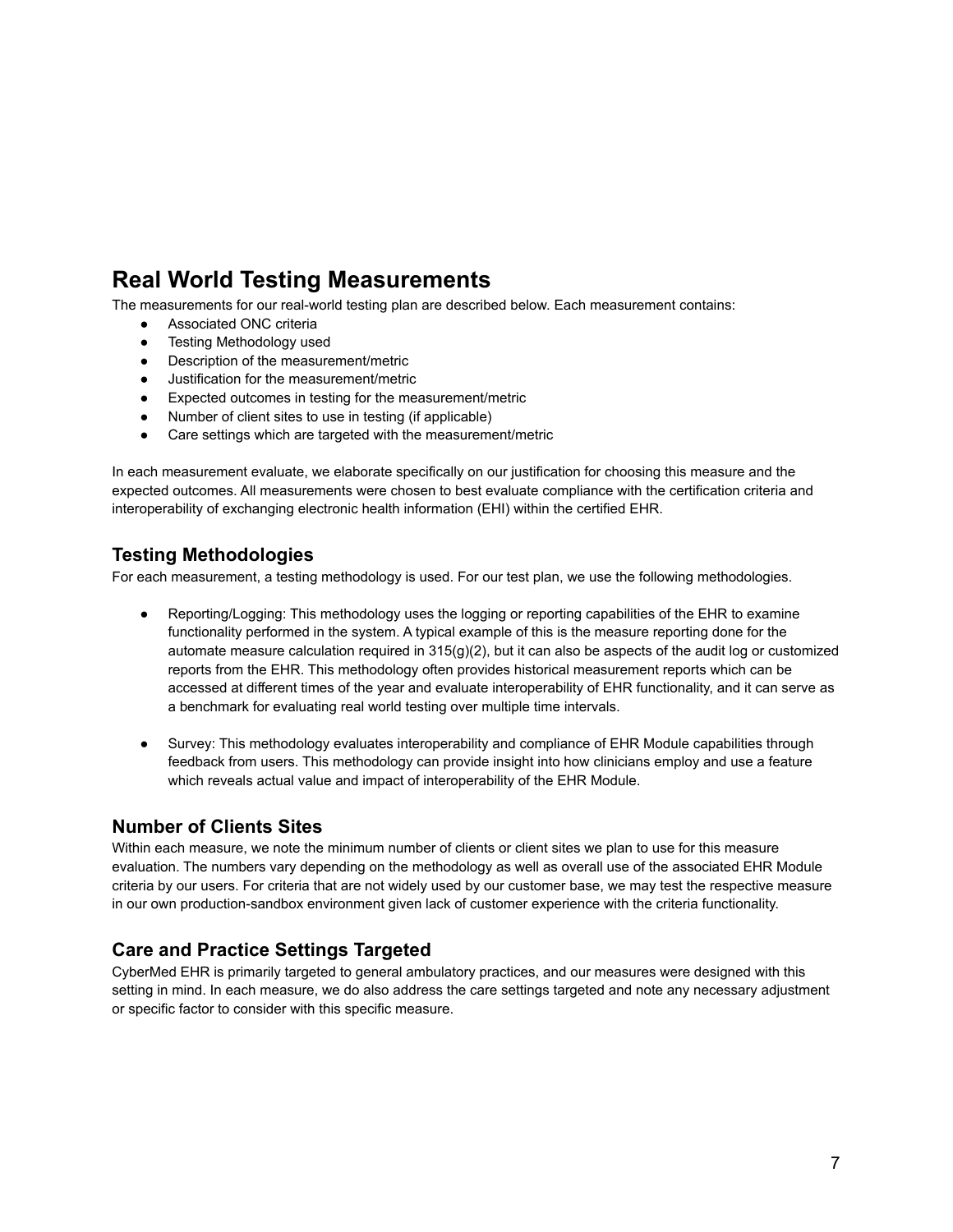## **RWT Measure #1. Transition of Care C-CDAs Functionality**

Associated Criteria: 315(b)(1), (h)(1) Testing Methodology: Reporting/Survey

#### **Measurement Description**

This use case is tracking how many C-CDAs are created and successfully sent from the EHR Module to a 3<sup>rd</sup> party during a transition of care event using Direct messaging over the course of a given interval.

#### **Measurement Justification**

This use case has one measure capture. It will provide a numeric value to indicate both the how often this interoperability feature is being used as well as its compliance to the requirement. An increment to this measure indicates that the EHR can create a C-CDA patient summary record, including ability to record all clinical data elements, and by sending the C-CDA patient summary record, the EHR demonstrates successful interoperability of an exchanged patient record with a 3rd party. This measurement shows support for Direct Edge protocol in connecting to a HISP for successful transmission which reveals compliance to the associated criteria listed above.

#### **Measurement Expected Outcome**

We will test a sample of our user base to get reporting values on C-CDAs sent as well as performance of C-CDA error detection.

Report the numbers of C-CDAs sent over a three (3) month period. This metric can come from different reports, including Automated Measure (315.g.2) reports.

A successful measure increment indicates compliance to the underlying ONC criteria, including successful creation of the C-CDA patient summary record and recording the required clinical data elements. In sending the C-CDA patient summary record, the EHR will demonstrate ability to confirm successful interoperability of an exchanged patient record with a 3rd party, including support for Direct Edge protocol in connecting to a HISP.

Successfully completing this measure also implies users have a general understanding of the EHR functional operations for this EHR Module and an overall support for the user experience while not completing this measure may indicate lack of understanding or possibly lack of use or need for this functionality. We will use the measure count to establish a historic baseline of expected interoperability use so it can be used in subsequent real world testing efforts.

#### **Care Settings and Number of Clients Site to Test**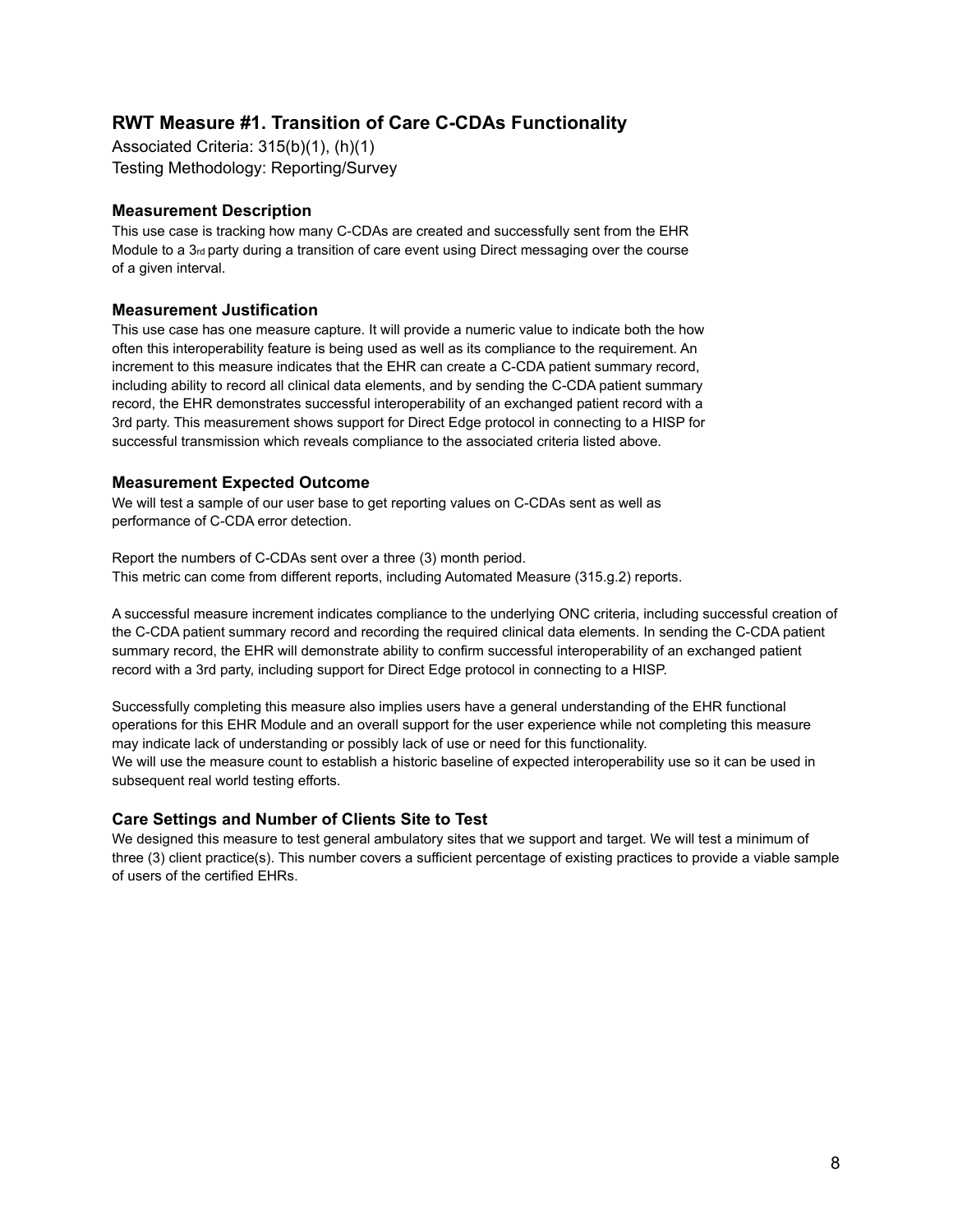## **RWT Measure #2. Incorporation and Updating of Medication List, Problem List, Allergy List**

Associated Criteria: 315(b)(2) Testing Methodology: Survey/Report

#### **Measurement Description**

This is a survey measure to determine how often you are using the C-CDA incorporate and update feature.

#### **Measurement Justification**

This measure will survey users to determine real world interoperability and usability, specifically how often are C-CDAs received from  $3<sub>rd</sub>$  parties incorporated into the patient record and then updating the patient's problem list, medication list, and medication allergy list with the clinical data contained in the C-CDA.

A survey can often provide more information on the impact and value of an interoperability element than a standard software test evaluation. This survey measure will reveal if users are using the C-CDA incorporate feature of their EHR to update their patient's record with current or new information from another source. Through this means of testing, we can determine compliance to the associated criteria listed above in real world use.

We will also test a sample of our user base to get reporting values on how often the system C-CDA is incorporated/ updated into the patient record.

#### **Measurement Expected Outcome**

The user will be asked the survey question of how often you are using the C-CDA incorporate and update feature and given the survey answer choices below:

- Regularly
- **•** Sporadically
- Rarely
- Never
- Don't Know

The answer will provide insight into how clinicians view both the use and value of this interoperability feature. For example, responses may show that additional training is needed to better utilize the feature or that it is not currently utilized as currently designed. It will provide a benchmark for evaluating future surveys as well as to share insight into any new development for improvements or enhancements of the health IT system.

#### **Care Settings and Number of Clients Site to Test**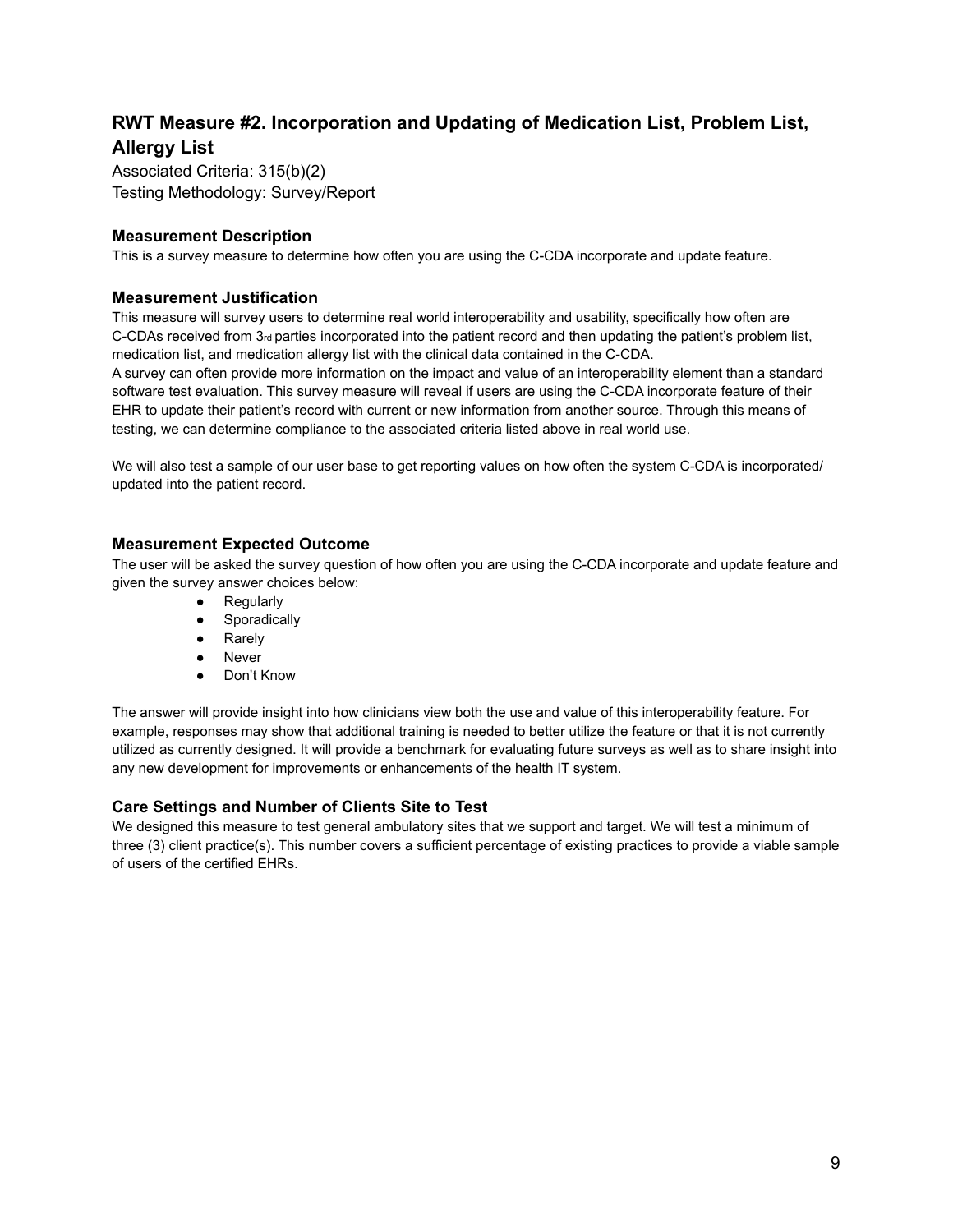## **RWT Measure #3. Electronic Prescriptions Functionality**

Associated Criteria: 315(b)(3) Testing Methodology: Reporting

#### **Measurement Description**

This use case is tracking and counting how many NewRx electronic prescriptions were created and successfully sent from the EHR Module to a pharmacy destination over the course of a given interval.

#### **Measurement Justification**

This use case measure will provide a numeric value to indicate both how often this interoperability feature is being used as well as its compliance to the requirement. An increment to this measure indicates that the EHR can create a NewRx SCRIPT electronic prescription message and transmit it to a pharmacy, typically via the Surescripts Network. This use case will also show successful integration with our ePrescribing partner NewCrop and through its completion will reveal compliance to the associated criteria listed above.

#### **Measurement Expected Outcome**

We will test a sample of our user base to get reporting values on NewRx electronic prescriptions sent as well as controlled substance usage.

Report the number of NewRx electronic prescriptions sent over a three (3) month period. The measurement will produce numeric results over a given interval. We will utilize various reports and audit logs, including Automated Measure (315.g.2) reports, to determine our measure count.

A successful measure increment indicates compliance to the underlying ONC criteria. It will show that the EHR can create the NewRx message and send over a production network, like the Surescripts Network, to a pharmacy. Successfully completing this measure also implies users have a general understanding of the EHR functional operations for this EHR Module and an overall support for the user experience while not completing this measure may indicate lack of understanding or possibly lack of use or need for this functionality.

We will use the measure count to establish a historic baseline of expected interoperability use so it can be used in subsequent real world testing efforts.

#### **Care Settings and Number of Clients Site to Test**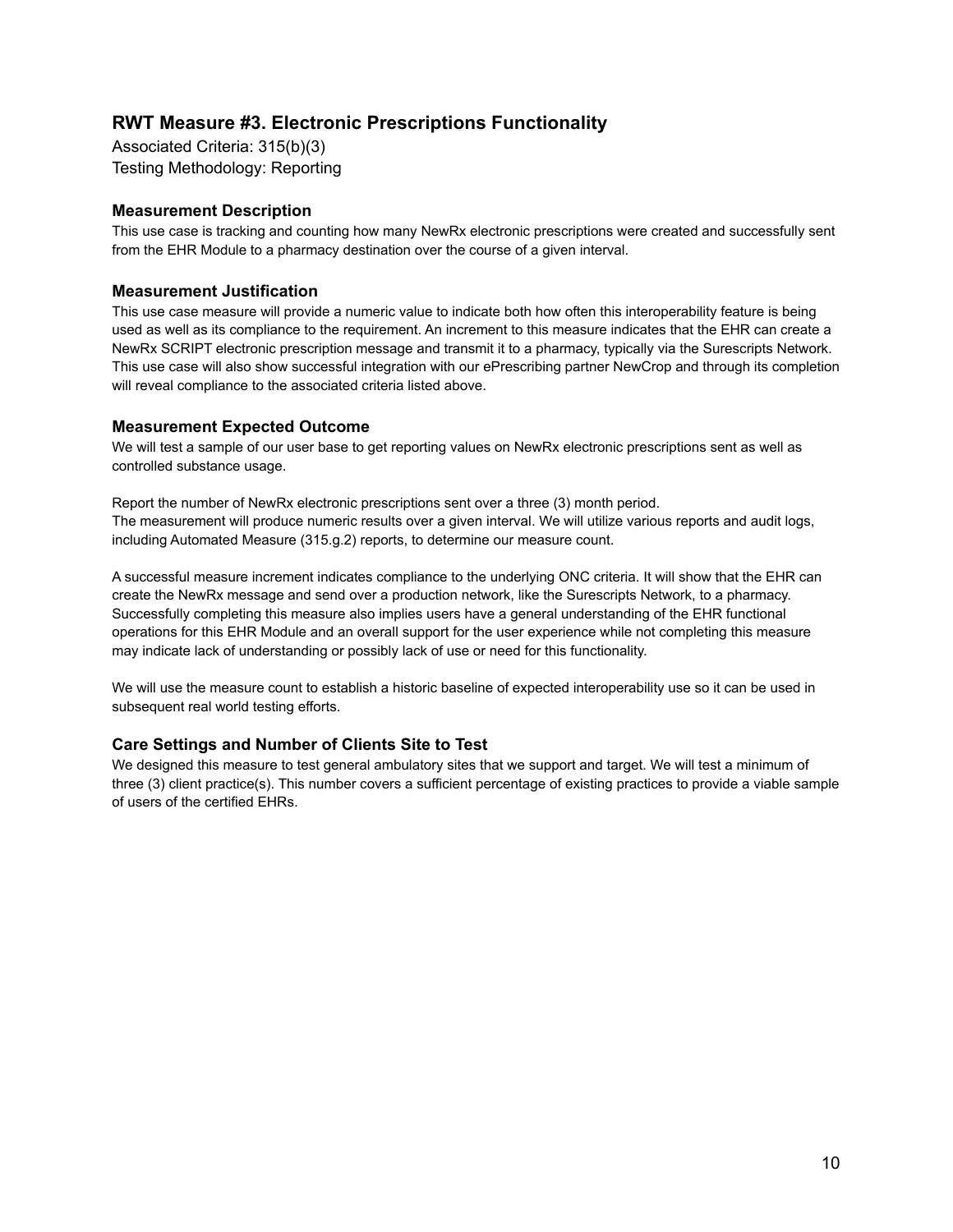## **RWT Measure #4. Batch Patient Data Export**

Associated Criteria: 315(b)(6) Testing Methodology: Survey/Report

#### **Measurement Description**

This is a measure to determine how often you are using the batch patient data export feature.

#### **Measurement Justification**

We do not know how many of our customers are actually using the batch patient exporting so we believe the best means to evaluate real world interoperability is to survey them on this criteria. This measure will survey users to determine real-world interoperability and usability, specifically how often do clinicians use the batch patient export feature.

A survey or self-testing can often provide more information on the impact and value of an interoperability element than a standard software test evaluation. Batch patient export can be used for various use cases, including supporting working a local HIE or registry as well as quality and population health metrics.

In addition to the survey we will also run a system test to return the frequency of patient data export functionality, showing the frequency of the export and the type of export.

#### **Measurement Expected Outcome**

The user will be asked the survey question of how often do you perform the batch patient export during the average month and given the survey answer choices below:

- Regularly
- Sporadically
- Rarely
- Never
- Don't Know

The answer will provide insight into how clinicians view both the use and value of this interoperability feature. For example, responses may show that additional training is needed to better utilize the feature or that it is not currently utilized as currently designed. It will provide a benchmark for evaluating future surveys as well as to share insight into any new development for improvements or enhancements of the health IT system.

The report will show us how frequently this feature has been used and which users created the export.

#### **Care Settings and Number of Clients Site to Test**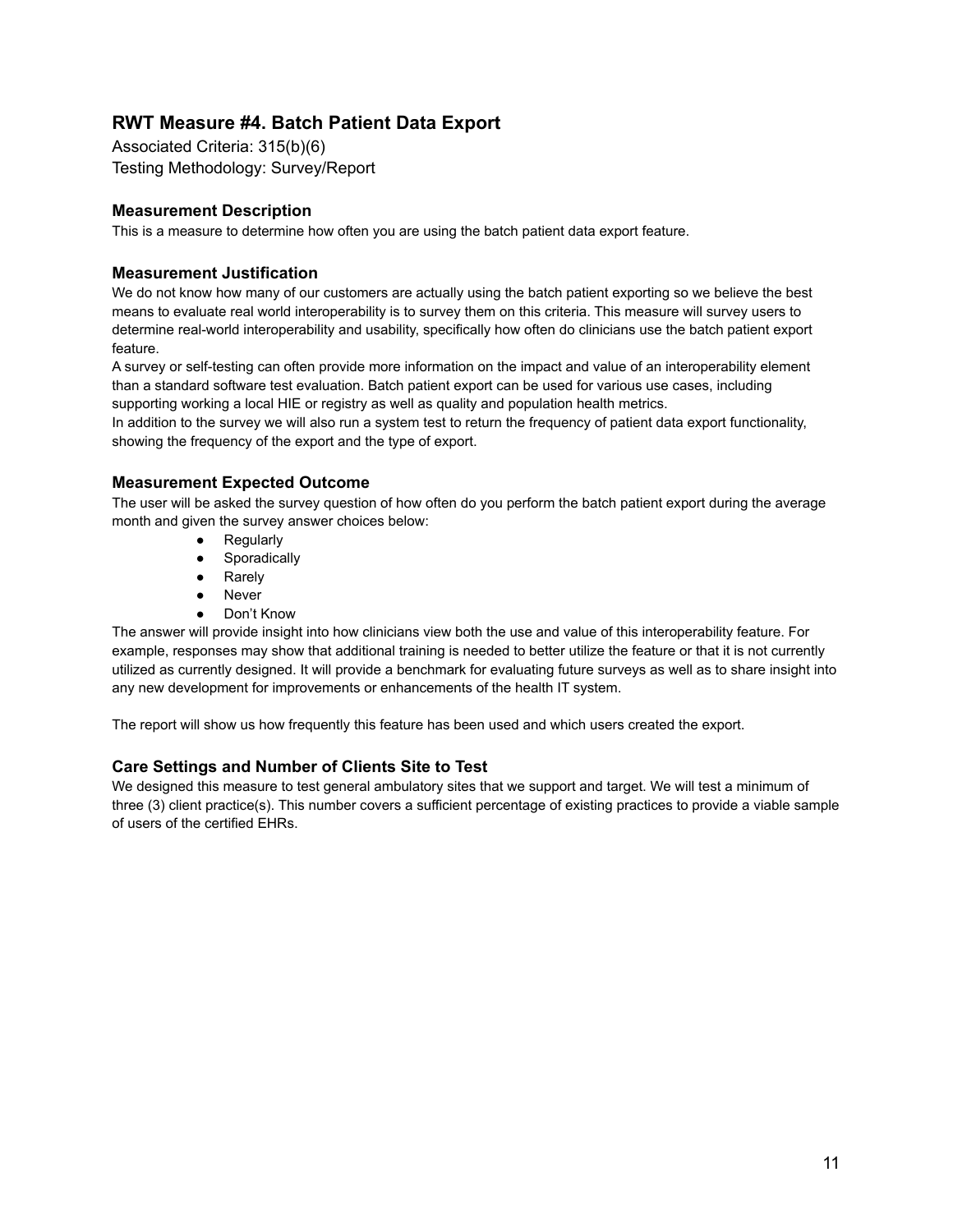## **RWT Measure #5. Security Tag – Summary of Care – Send**

Associated Criteria: 315(b) (7) Testing Methodology: Reporting

#### **Measurement Description**

This is a report to determine the system's ability to allow Providers to exchange the CCDA with external providers by marking sections of the encounter notes as confidential and transmitted with security tag

#### **Measurement Justification**

This measure will provide a numeric value to indicate how often this interoperability feature is being used as well as its compliance to the requirement. An increment to this measure indicates that the EHR can create a segmented message, including ability to record all clinical data elements, and by sending the message, the EHR demonstrates successful segmentation of the patient data

#### **Measurement Expected Outcome**

The health IT can create a summary record (formatted to Consolidated CDA (C-CDA) Release 2.1) that is tagged at the document-level as restricted and subject to re-disclosure restrictions using the HL7 Implementation Guide: Data Segmentation for Privacy (DS4P), Release 1

1. Review and capture audit events that provider has marked section/s as confidential

#### **Care Settings and Number of Clients Site to Test**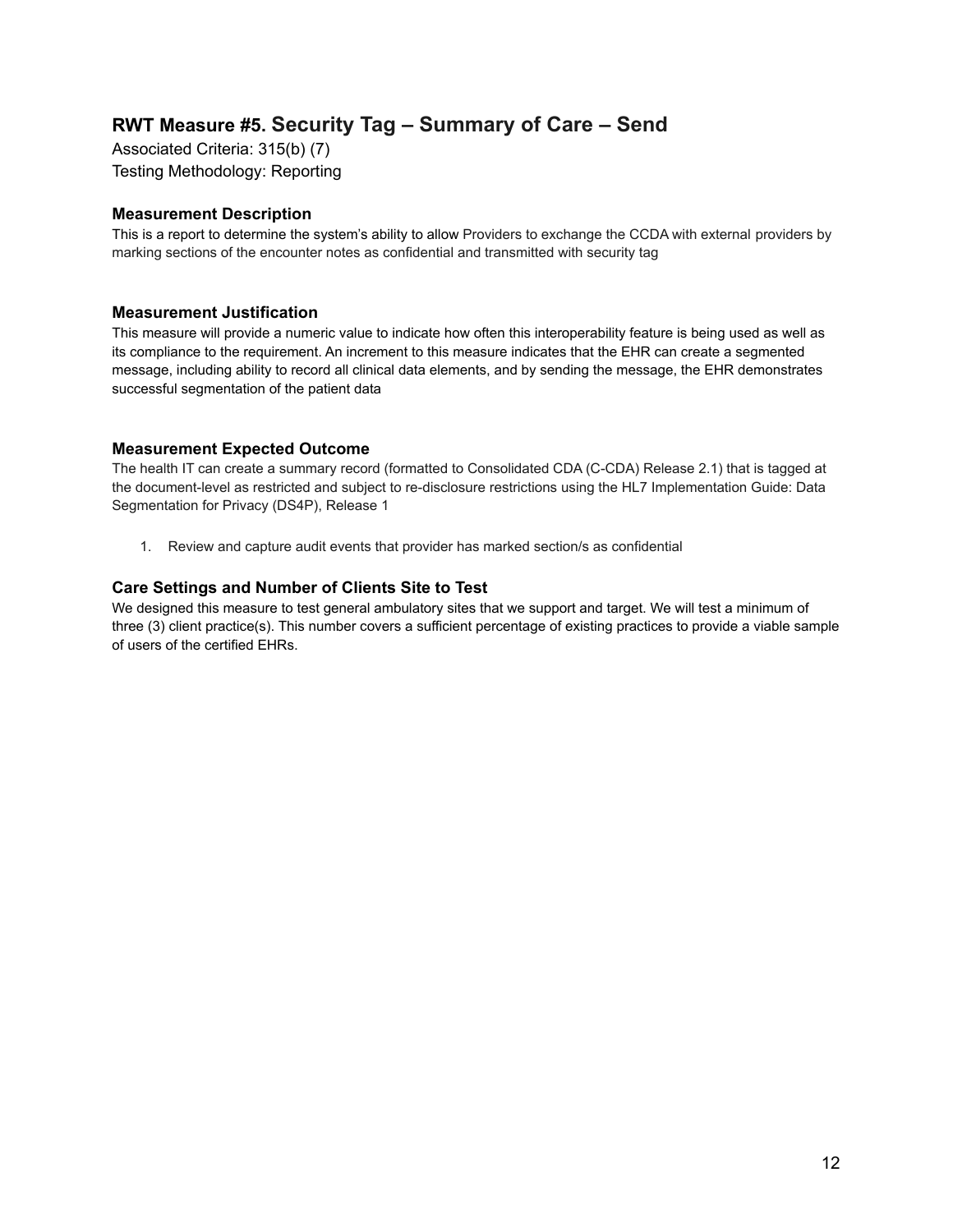## **RWT Measure #6 Security Tag – Summary of Care – Receive**

Associated Criteria: 315(b) (8) Testing Methodology: Reporting

**Measurement Description** This is a report to determine the system's ability to allow Providers to receive the CCDA from external providers with confidentiality in place and displayed accordingly

#### **Measurement Justification**

This measure will provide a numeric value to indicate how often this interoperability feature is being used as well as its compliance to the requirement. An increment to this measure indicates that the EHR can create a segmented message, including ability to record all clinical data elements, and by sending the message, the EHR demonstrates successful segmentation of the patient data

#### **Measurement Expected Outcome**

Provider is able to receive a summary record (formatted to Consolidated CDA Release 2.1) that is document-level tagged as restricted and subject to re-disclosure restrictions using the HL7 Implementation Guide: Data Segmentation for Privacy (DS4P), Release 1.

Providers is able to view the restricted document without having to incorporate any of the data from the document

System allows the sequestering the document-level tagged document from other documents received

Authorized user sees the confidential section and mid-level (excluded users) should not have visibility.

Review and capture audit events

#### **Care Settings and Number of Clients Site to Test**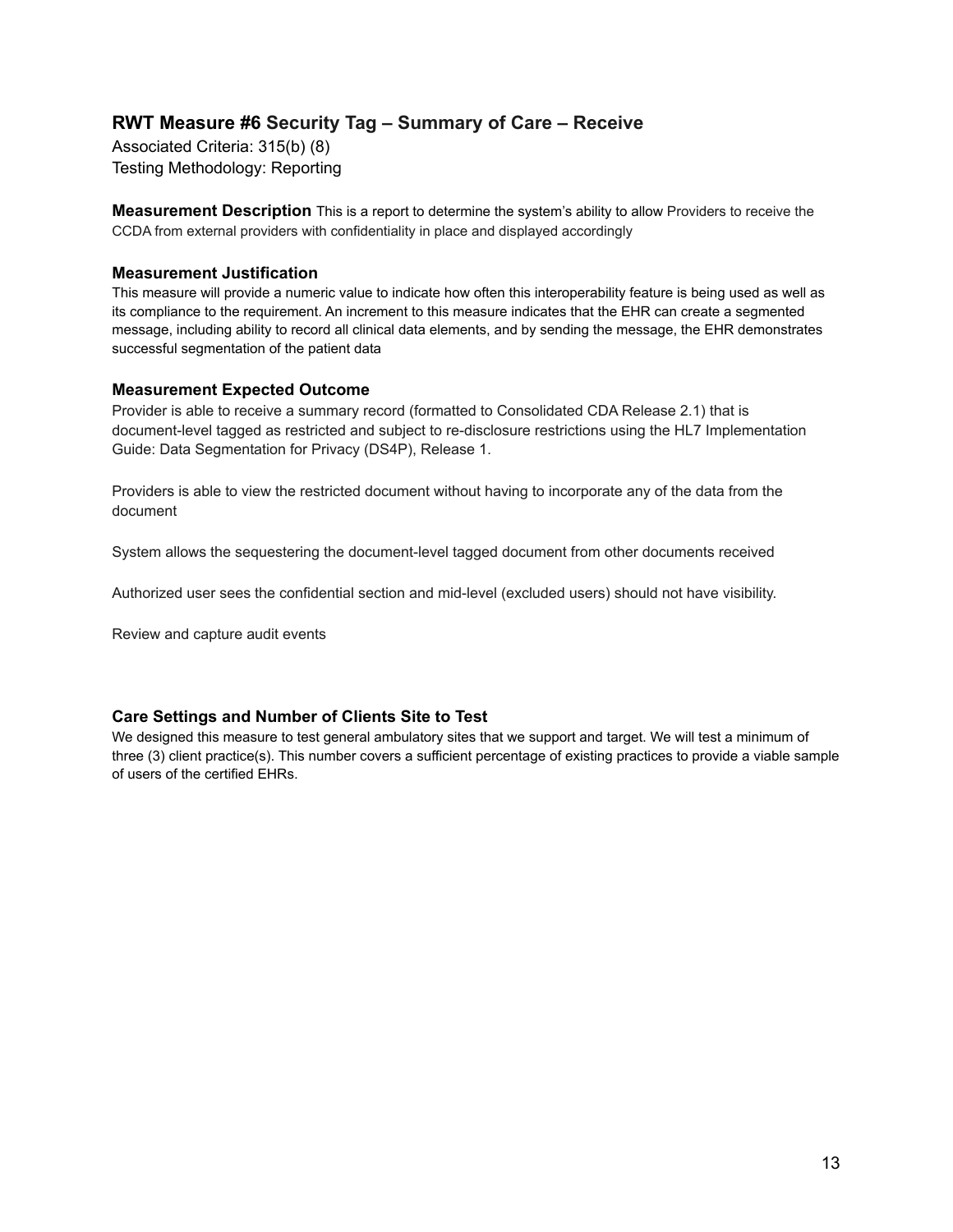## **RWT Measure #7. Care Plan**

Associated Criteria: 315(b) (9) Testing Methodology : Survey/Report

#### **Measurement Description**

This is a survey measure to determine how often providers are using the care plan feature. We will also run a system report to validate the frequency of care plan access, creation, and sharing/receiving.

#### **Measurement Justification**

Providers can record, change, access, create, and receive care plan information according to the Care Plan document template as per the specified standards including Health status evaluations and outcomes section, interventions

#### **Measurement Expected Outcome**

The user will be asked the survey question of how often do you perform the batch care plan export during the average month and given the survey answer choices below:

- Regularly
- **•** Sporadically
- Rarely
- Never
- Don't Know

The answer will provide insight into how clinicians view both the use and value of this feature. For example, responses may show that additional training is needed to better utilize the feature or that it is not currently utilized as currently designed. It will provide a benchmark for evaluating future surveys as well as to share insight into any new development for improvements or enhancements of the health IT system.

We will also run system tests to confirm frequency of access, creation, and sharing/receiving of care plans by user types.

#### **Care Settings and Number of Clients Site to Test**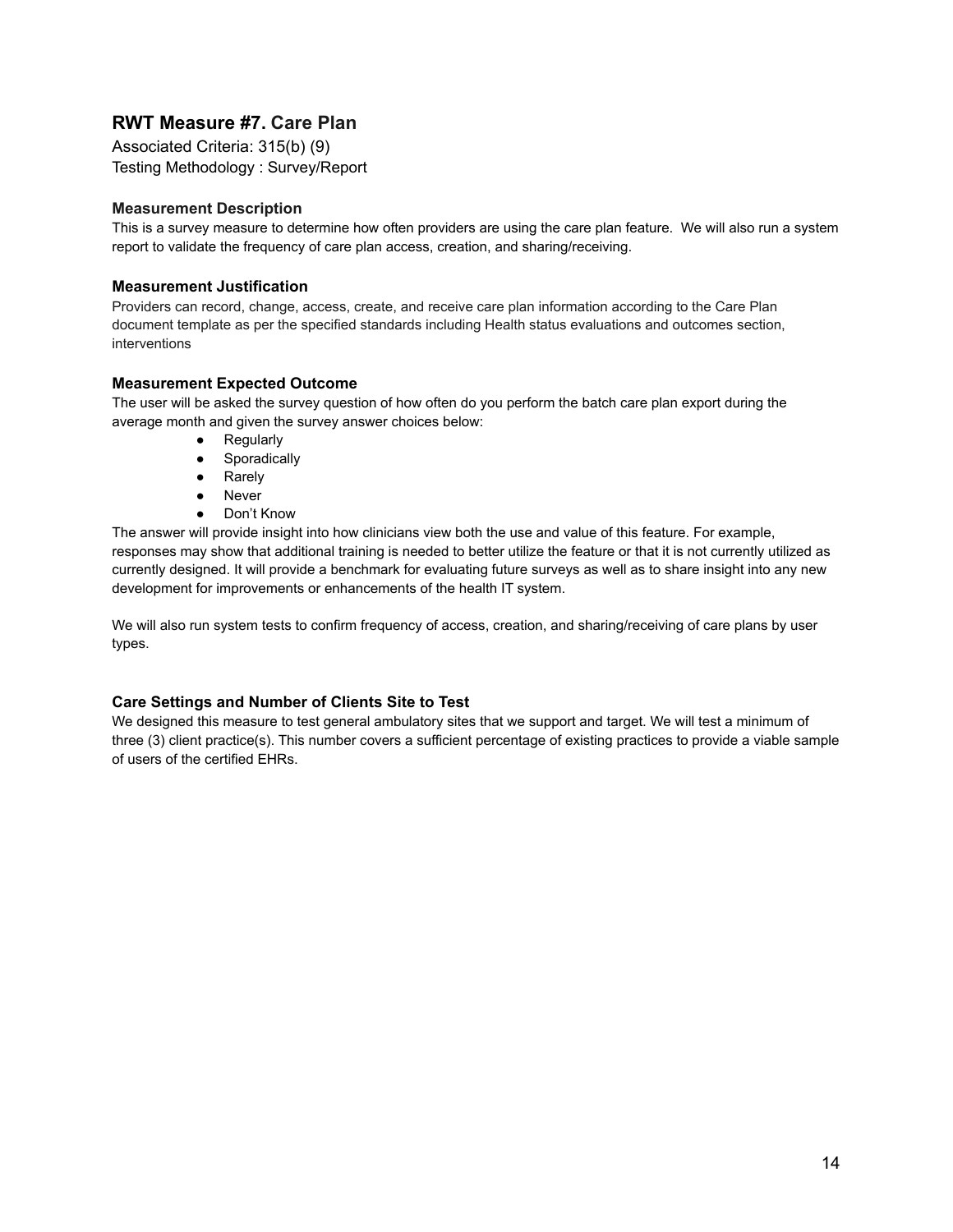### **RWT Measure #8. Number of Quality Measures Successfully Reported on to CMS**

Associated Criteria: 315(c)(1)-(c)(3) Testing Methodology: Reporting/Survey

#### **Measurement Description**

This measure is tracking and counting how many eCQM quality measures were successfully reported on by the EHR Module to CMS during their submission period for MIPS Quality reporting.

#### **Measurement Justification**

This measure will provide a count and list of electronic clinical quality measures (eCQMs) which are calculated and submitted to CMS for a given program, like MIPS. Clinical quality measures are only used for the respective CMS programs and any production measures should utilize submission to CMS. Because CQM criteria, 315(c)(1)-(c)(3), all work collectively together in the eCQM functionality of the EHR Module, this measurement is used for all three.

#### **Measurement Expected Outcome**

The measurement will count the list of eCQMs submitted to CMS over a given interval. We will ask our customer users to report on the number eCQMs they successfully reported on to CMS which reveals compliance to the associated criteria listed above.

A successful measure submission indicates compliance to the underlying ONC criteria. It will show that the EHR can do calculations on the eCQM and that they are accepted by CMS. Successfully completing this measure also implies users have a general understanding of the EHR functional operations for this EHR Module and an overall support for the user experience while not completing this measure may indicate lack of understanding or possibly lack of use or need for this functionality.

We will use the measure result to establish a historic baseline of expected interoperability use so it can be used in subsequent real world testing efforts.

#### **Care Settings and Number of Clients Site to Test**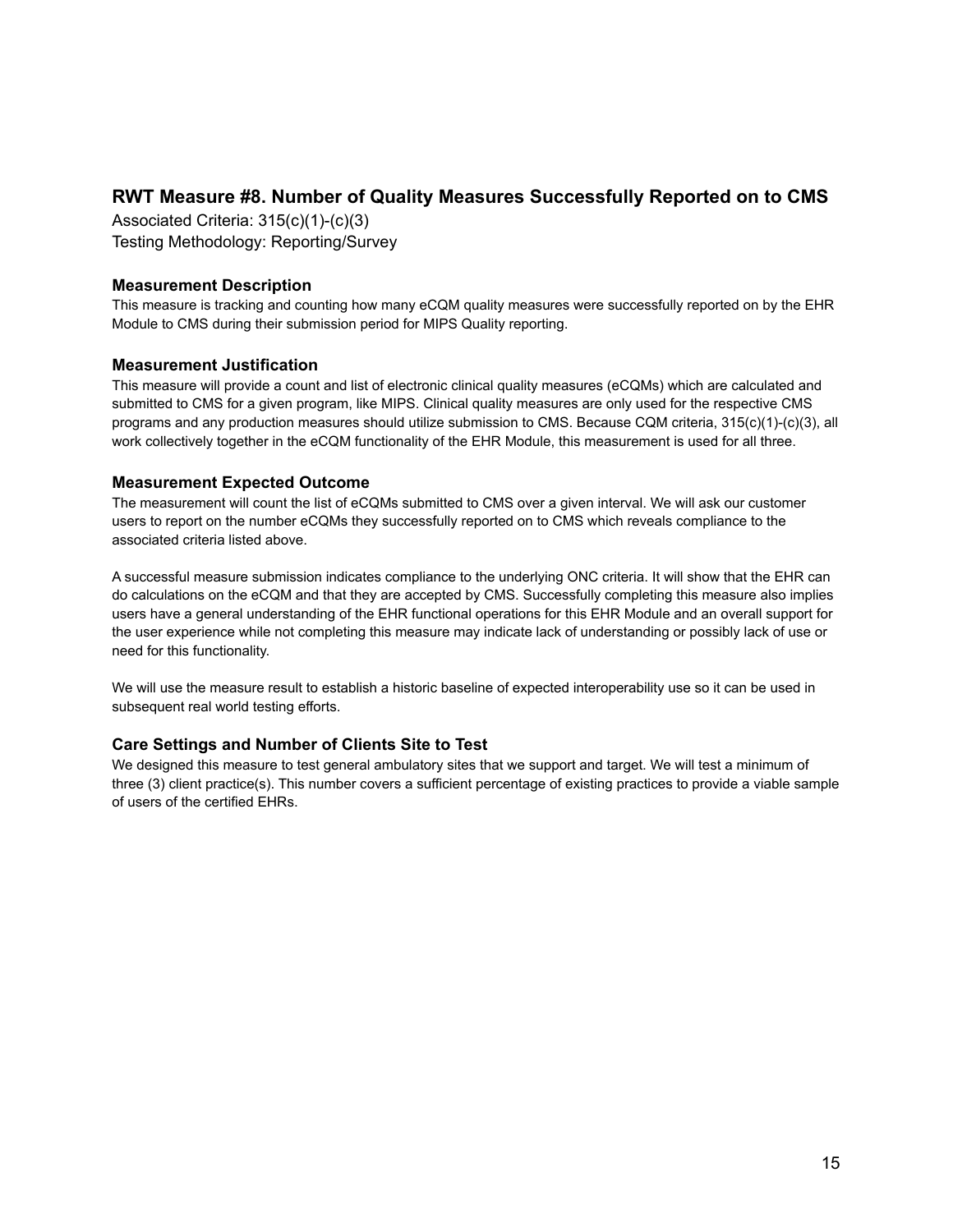### **RWT Measure #9. Patient Portal Use**

Associated Criteria: 315(e)(1) Testing Methodology: Reporting/Survey

#### **Measurement Description**

This use case is tracking and counting how patients are given access to their portal account over the course of a given interval.

#### **Measurement Justification**

This use case measure will provide a numeric value to indicate both how often this interoperability feature is being used as well as its compliance to the requirement. An increment to this measure indicates that the EHR can create a new patient portal account and give the patient access to it.

A survey can often provide more information on the impact and value of an interoperability element than a standard software test evaluation. The patient portal is intended to support patient engagement with their health records, and the ability to transmit their patient data, as a C-CDA or human readable copy, can be a useful feature.

#### **Measurement Expected Outcome**

We will contact a sample of our user base to get reporting values on patient portal access as well as patients' use of the portal's interoperability features.

Report the number of new patient accounts created over a three (3) month period. The measurement will produce numeric results over a given interval. We will utilize various reports and audit logs, including Automated Measure (315.g.2) reports, to determine our measure count.

A successful measure increment indicates compliance to the underlying ONC criteria list above.

#### **Number of Clients Site to Test**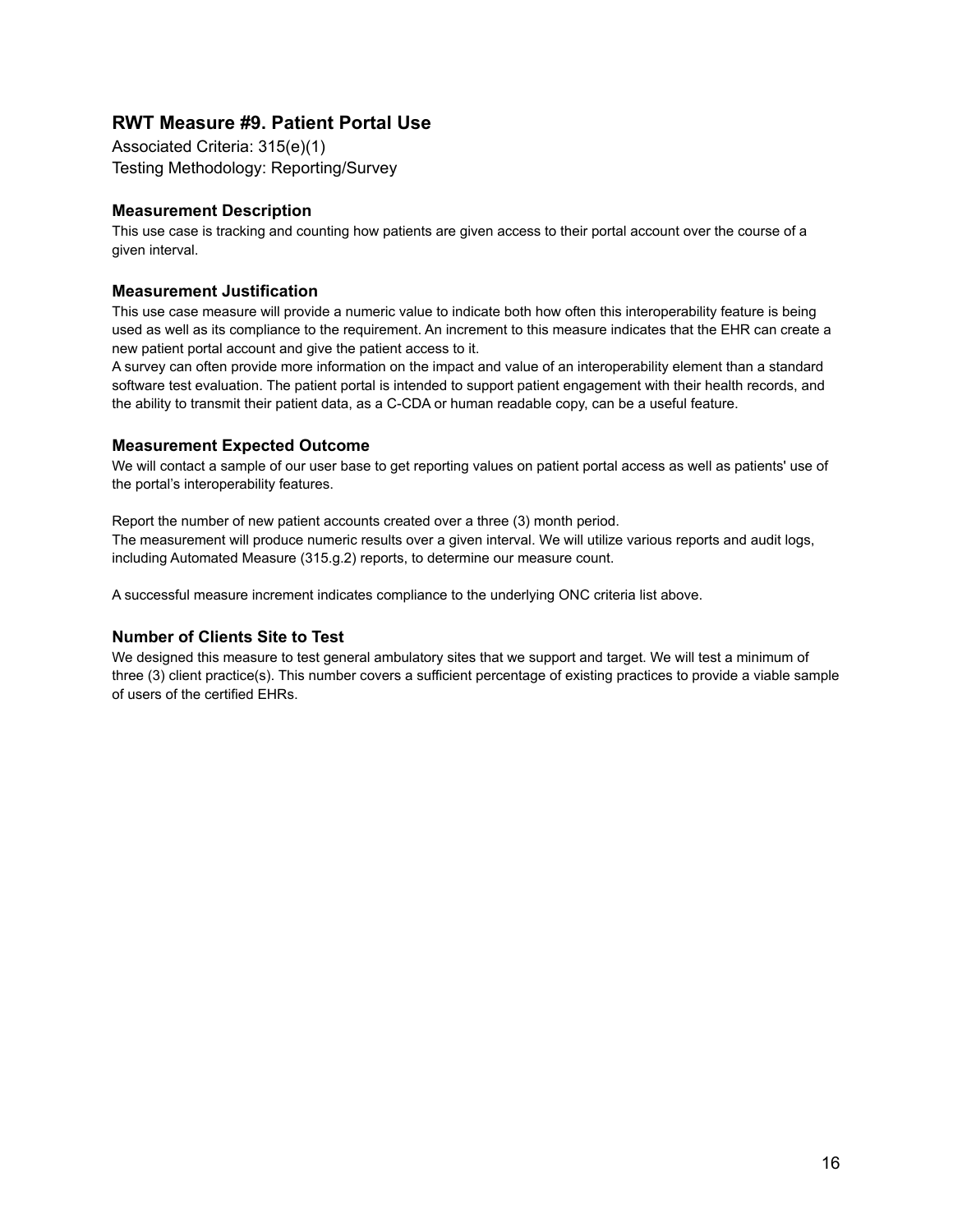## **RWT Measure #10. IIS/Immunization Registries Use**

Associated Criteria: 315(f)(1) Testing Methodology: Reporting

#### **Measurement Description**

This is a reporting measure to determine the number of immunization messages sent to public health registries.

#### **Measurement Justification**

This measure will be used to determine real world interoperability and usability, specifically how many immunization messages were sent to an immunization information system (IIS) or public health immunization registries by the provider.

This measure will provide a numeric value to indicate how often this interoperability feature is being used as well as its compliance to the requirement. An increment to this measure indicates that the EHR can create an immunization message, including ability to record all clinical data elements, and by sending the message, the EHR demonstrates successful interoperability with an IIS/immunization registry.

#### **Measurement Expected Outcome**

As the clinician user submits immunization messages in their normal workflow and clinical activities, we will obtain their messaging metrics to evaluate real world interoperability. To capture this information, we will either use a special report to gather this information from our system or have the clinician user obtain the usage report from the registry.

A successful measure increment indicates compliance to the underlying ONC criteria. It will show that the EHR can create the HL7 immunization record, including the ability to record the required clinical data elements. In sending the immunization message, the EHR will demonstrate the ability to confirm successful interoperability of a patient's immunization data to an IIS/immunization registry. Successfully completing this measure also implies users have a general understanding of the EHR functional operations for this EHR Module and an overall support for the user experience while not completing this measure may indicate lack of understanding or possibly lack of use or need for this functionality.

We will use the measure count to establish a historic baseline of expected interoperability use so it can be used in subsequent real world testing efforts.

#### **Care Settings and Number of Clients Site to Test**